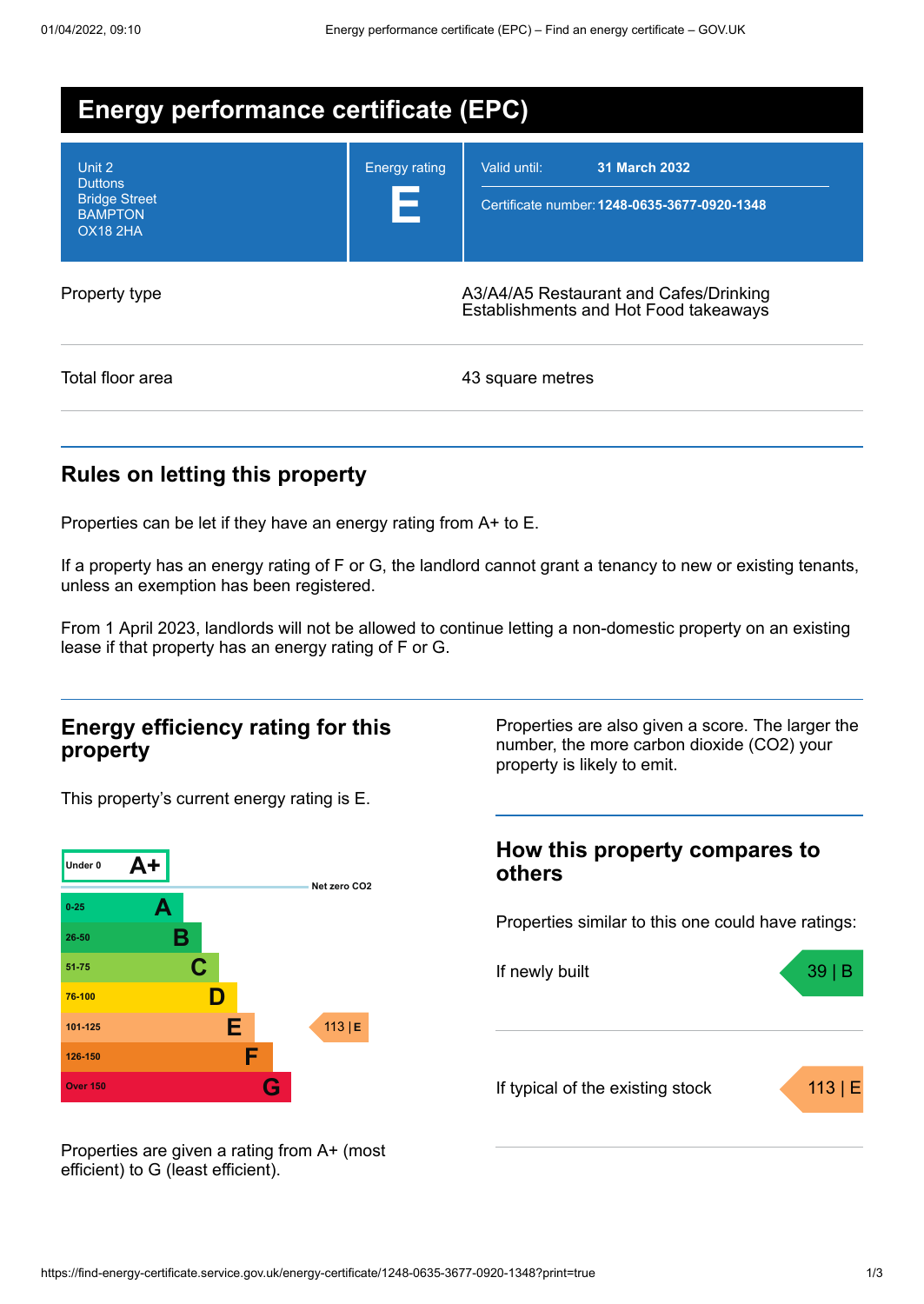# **Breakdown of this property's energy performance**

| Main heating fuel                          | <b>Grid Supplied Electricity</b>       |
|--------------------------------------------|----------------------------------------|
| <b>Building environment</b>                | <b>Heating and Natural Ventilation</b> |
| Assessment level                           | 3                                      |
| Building emission rate (kgCO2/m2 per year) | 217.95                                 |
| Primary energy use (kWh/m2 per year)       | 1289                                   |

### **Recommendation report**

Guidance on improving the energy performance of this property can be found in the recommendation report [\(/energy-certificate/6096-7772-2387-9112-5045\)](https://find-energy-certificate.service.gov.uk/energy-certificate/6096-7772-2387-9112-5045).